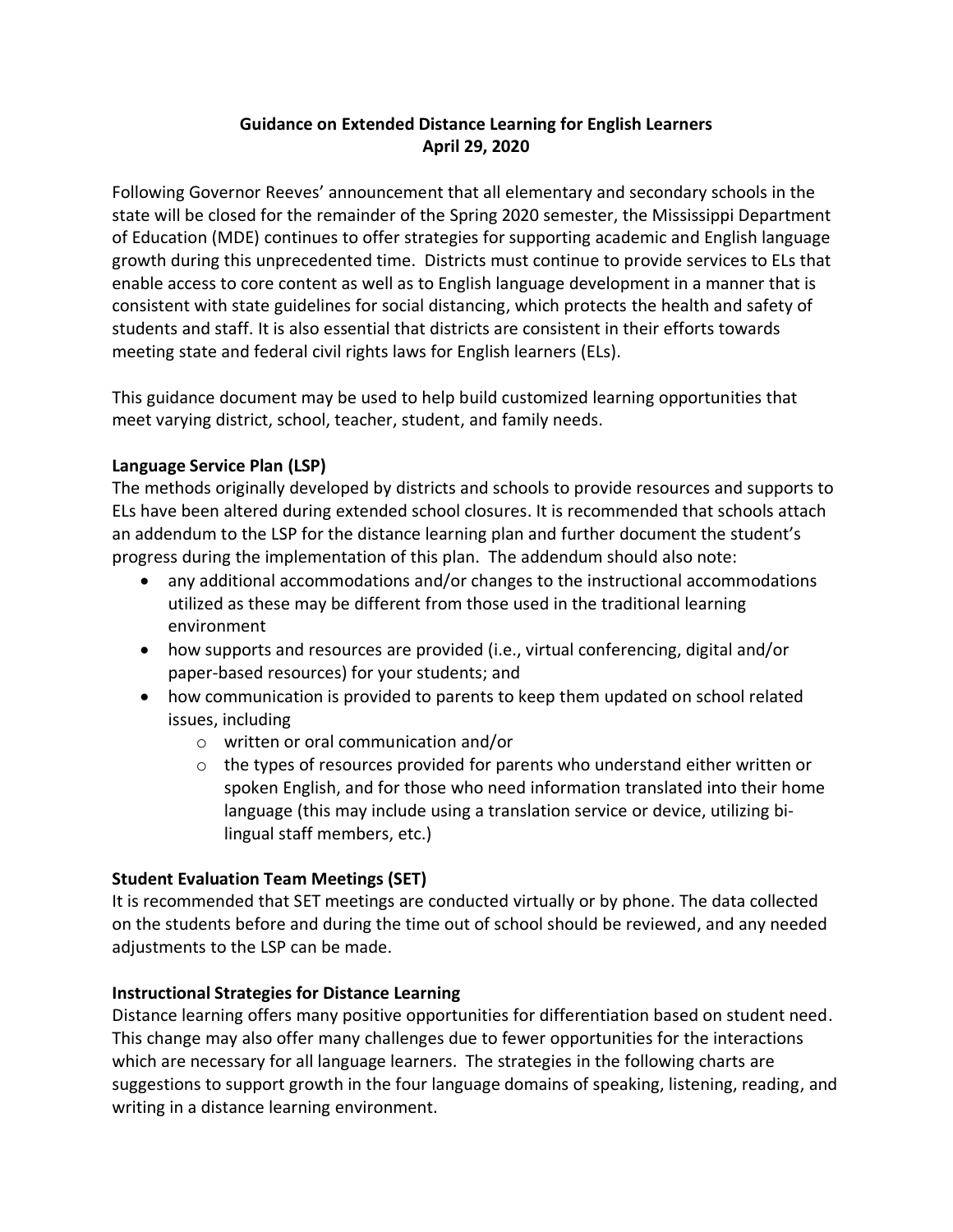| <b>Technology-Based Strategies</b>                                                                                                                                                                                                                                                                                                           | <b>Screen-Free Strategies</b>                                                                                                                                                                                                                                                                                                                                                                                                                                                                                                                                                                                                             |
|----------------------------------------------------------------------------------------------------------------------------------------------------------------------------------------------------------------------------------------------------------------------------------------------------------------------------------------------|-------------------------------------------------------------------------------------------------------------------------------------------------------------------------------------------------------------------------------------------------------------------------------------------------------------------------------------------------------------------------------------------------------------------------------------------------------------------------------------------------------------------------------------------------------------------------------------------------------------------------------------------|
| <b>Domain Specific</b>                                                                                                                                                                                                                                                                                                                       | <b>Domain Specific</b>                                                                                                                                                                                                                                                                                                                                                                                                                                                                                                                                                                                                                    |
| Listening<br>Provide students with links to audible e-<br>books or videos of books for suggested<br>reading assigned by their teachers. This<br>will support understanding of concepts if<br>reading level is below grade level and<br>enable them to better complete related<br>assignments.                                                | Listening<br>Encourage students to listen to<br>English songs on the radio and<br>illustrate a visual to summarize or<br>convey the meaning of the song.                                                                                                                                                                                                                                                                                                                                                                                                                                                                                  |
| <b>Speaking</b><br>Allow students to record their responses<br>to questions using technology recording<br>devices or over the phone using resources<br>such as Flipgrid, ChatterPix or Chatterpix<br>Kids.<br>Provide opportunities for EL classes to<br>$\bullet$<br>meet virtually or in a group call to practice<br>oral language skills. | <b>Speaking</b><br>Encourage students to read<br>books aloud in English, sing songs<br>in English, and talk to<br>friends/family over the phone or<br>from a safe distance in English.<br>When practicing alone,<br>encourage students to look in a<br>mirror as they speak to ensure<br>proper mouth placement.                                                                                                                                                                                                                                                                                                                          |
| <b>Reading</b><br>Provide leveled texts for reading material<br>assigned by classroom teachers using<br>resources such as Newsela, Immersive<br>Reader or Rewordify.                                                                                                                                                                         | <b>Reading</b><br>Encourage the use of reading logs<br>where students list the books<br>that they have read and provide<br>a brief summary of the book.<br>Provide sentence frames,<br>sentence starters, or graphic<br>organizers as needed depending<br>on the level of English language<br>acquisition. For students reading<br>longer chapter books, the<br>summary could be for the end of<br>each chapter with a brief opinion<br>piece at the end of the book.<br>Consider loaning out decodable<br>or on level books (out of use<br>textbooks are also a good<br>resource) for students to use at<br>home during school closures. |
| <b>Writing</b><br>Allow students to write in an on-line<br>shared document and to read it aloud to                                                                                                                                                                                                                                           | <b>Writing</b><br>Encourage journaling on daily<br>observations. Students can                                                                                                                                                                                                                                                                                                                                                                                                                                                                                                                                                             |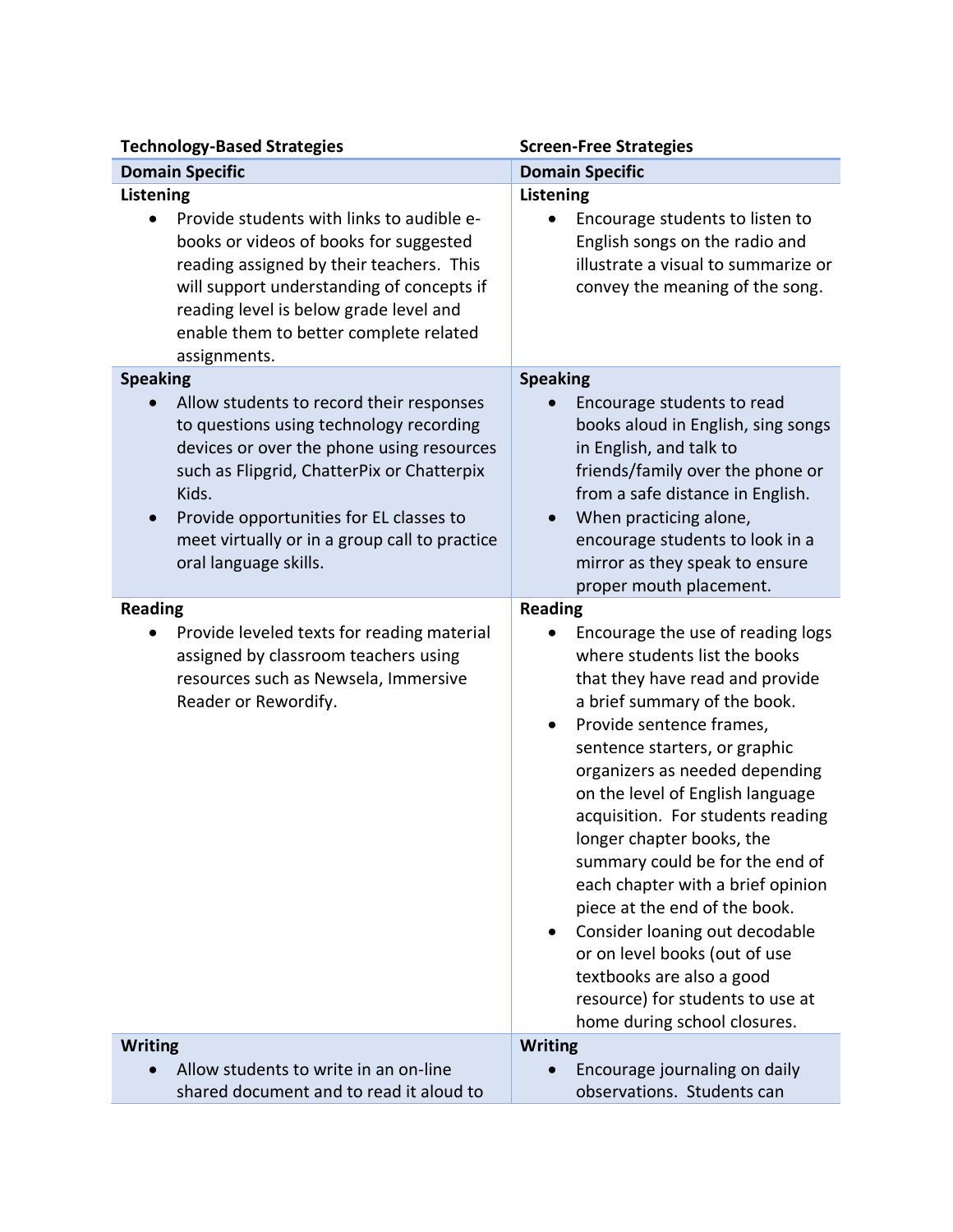the ESL teacher, the virtual class, to a family member, etc.

• Create a schedule for responding to journal writing to provide teacher feedback to individual students. This encourages writing as well as models good writing for students.

write, draw pictures, or use a combination of the two depending on their English language level.

• Consider the use of double entry journals where students write what they know about a topic for a book/article that they will read. After reading, they will add an entry about what they learned from the text about the topic.

# **General Strategies**

Consider the following suggestions for providing EL support:

**1. Collaborate with core content and other ESL teachers.** 

This can be accomplished through co-planning where ESL teachers meet virtually with content teachers and/or other ESL teachers to plan lessons that utilize appropriate accommodations to support ELs as they learn the core content.

- Supports content level objectives and enables the ESL teacher to review language objectives with students to support learning subject area content and to support English language development.
- Allows ESL teachers to further support EL growth by working with content teachers to create scaffolds such as graphic organizers and meaningful visuals to support understanding of academic vocabulary and incorporating appropriate accommodations.
- Enables the ESL teacher to create thematic lessons around core content presented by classroom teachers.
- Provides an opportunity to truly support an understanding of EL growth and ensure that ELs are able to access lessons, activities, materials, etc.

## **2. Chunk content material into smaller portions.**

• Pacing instruction so that one idea or step is introduced at a time will help make learning content material more manageable for ELs who are learning content along with a new language at the same time.

## **3. Allow for flexibility with pacing and assignment completion.**

- Posting weekly assignments at the start of the week (or over the weekend if possible) will allow students the flexibility to ask needed questions, access needed materials, and complete tasks in a timely manner.
- Keep in mind that ELs may need extended time to complete assigned tasks, so consider using "windows" for due dates as opposed to specific dates to provide for this accommodation.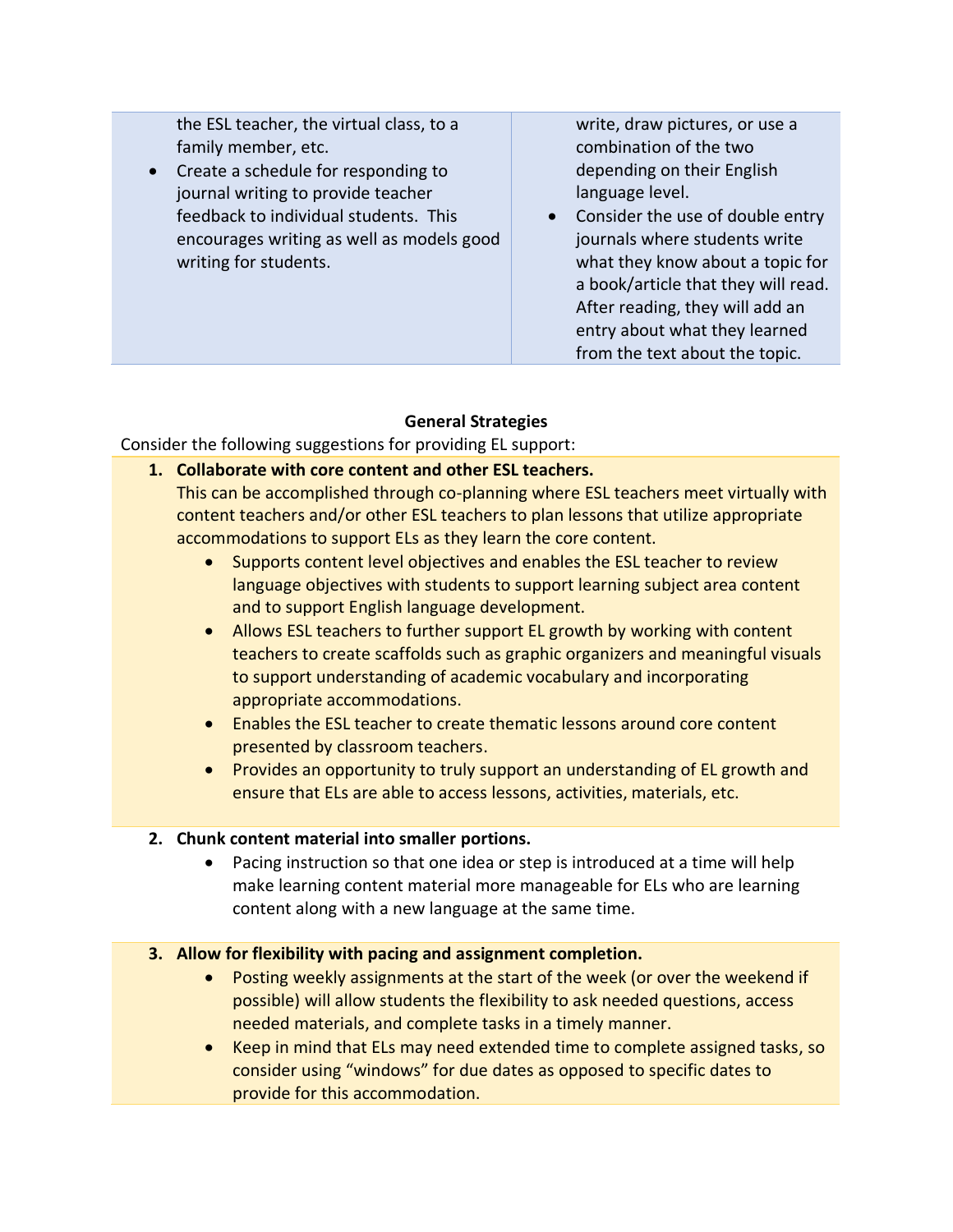- Allow flexibility for technology issues that may prevent students from meeting deadlines and/or uploading assignments.
- **4. Explicitly teach students how to use technology specific to your class.**

Distance learning is new to many students. It is essential that they have explicit directions (both verbal and written) that they can refer to in order to complete and turn in assignments.

- Consider assigning a "tech buddy" for students who may need additional supports using technology. These buddies may be same language students or tech savvy students.
- Teachers could also post videos or share their screen to model and demonstrate step by step directions on how to utilize class specific technology.

#### **Applying Best Practice Strategies to Distance Learning**

Best practices for ELs have provided teachers with methods for supporting their EL students in content area classes. Below are methods for adapting and applying these strategies in a distance learning situation.

- **1. Use visuals whenever possible** Incorporating visual aids is essential in a distance learning situation and can be provided in the form of pictures or videos presented via virtual presentations or printed pictures sent to students in printed packets.
- **2.** Moderate speech for fluency and enunciation This is especially important when speaking through devices such as telephones or computers. Devices can cut speech off at crucial times, so it is especially important to repeat as needed to ensure student understanding. Teachers may also wish to utilize the chat bar to give written directions in addition to verbal directions. This will provide a visual support for directions as well as provide support when audio issues arise.
- **3. Allow students to write out answers before speaking** Teachers can provide questions to students prior virtual/telephone meeting times to allow them to formulate answers to be used in virtual/telephone discussions.
- 4. **Refrain from allowing "shout outs" when asking group questions** During virtual/telephone group discussions, it is essential that the teacher regulate opportunities for input by all students one at a time. This will ensure that all students are able to provide input and are able to hear their classmates' responses/ideas.
- **5. Write down key terms**  Displaying key terms for lessons on paper printouts, screens, or via text message is important to ensure that EL students are aware of vocabulary that will be used and introduced. Many English words sound alike, so it is imperative that teachers provide ELs with the exact words they will use especially when introducing new content area vocabulary.
- **6. Use scaffolding techniques to support learning** Scaffolding techniques such as graphic organizers, notes emailed or provided in printed packets in advance of the lesson or setting up virtual partners are meant to support students as they learn new material.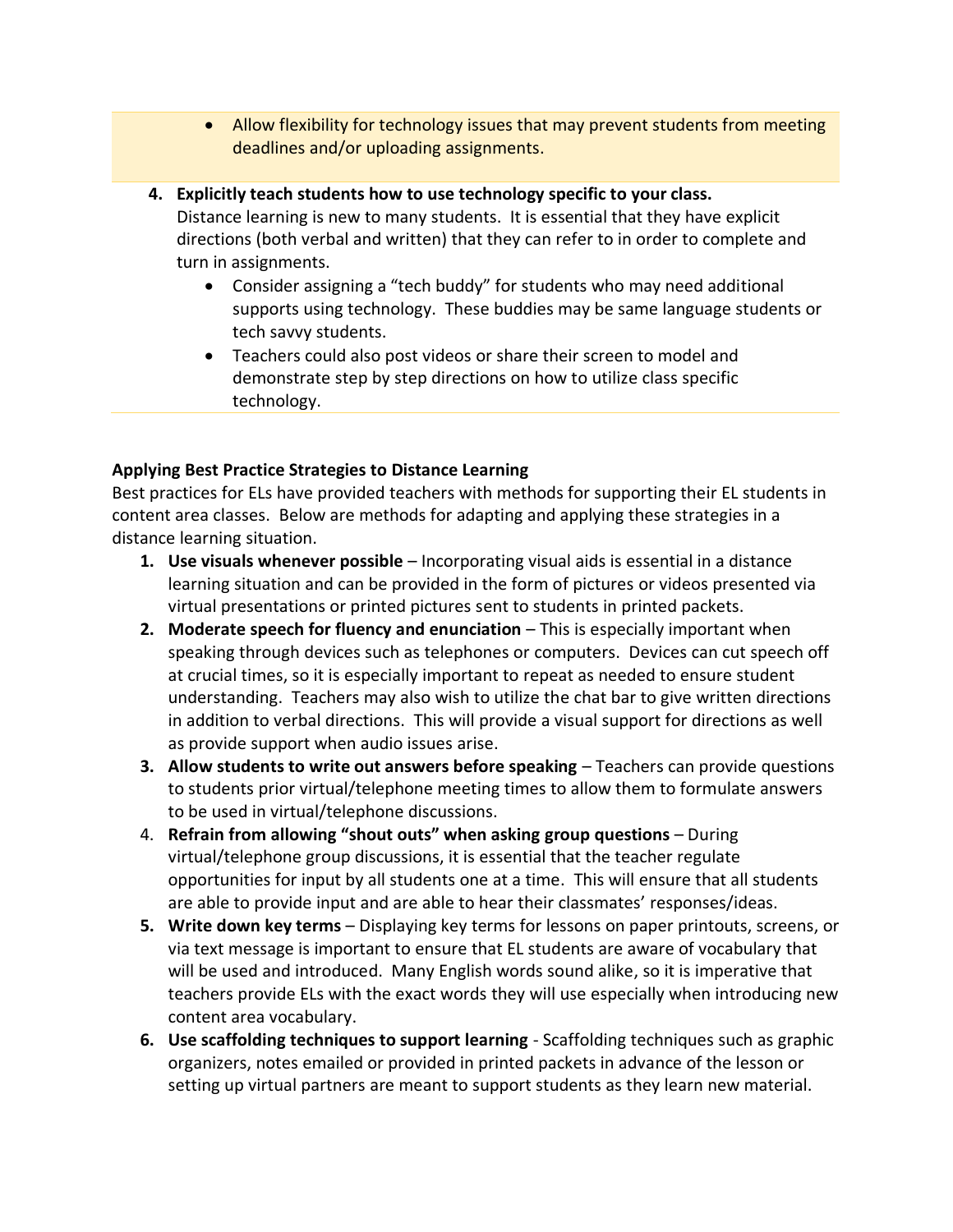Keep in mind that while certain scaffolds may have worked in a traditional classroom setting, adjustments may be needed for distance learning to fully support ELs.

**7. Incorporate conversation into all aspects of your teaching** – Now more than ever, EL students may have fewer opportunities to practice their English skills, therefore it is essential that teachers provide those opportunities when assigning group work and during virtual/telephone class times. This may be conducted over the phone or through other virtual meeting methods. If these options are not possible, teachers should consider scheduling call times to check in with individual students which will provide opportunities for students to practice English language skills.

In addition to this guidance, the following MDE webpages offer additional resources and supports:

- 1. COVID-19 Updates for Districts: <https://www.mdek12.org/COVID19>
- 2. Learning-at-Home Resources for Families: <https://www.mdek12.org/LearningAtHome>
- 3. Learning-at-Home Resources for Districts: <https://www.mdek12.org/covid19/districtresources>

Resources are regularly added to these websites. Check back often to see additions.

Additional supports for ELs can be found in the Mississippi Department of Education's *English Learner Guidelines: Regulations, Funding Guidance and Instructional Supports*, online at [https://www.mdek12.org/sites/default/files/Offices/MDE/OAE/OEER/EL/EL%20Guidance%2C%](https://www.mdek12.org/sites/default/files/Offices/MDE/OAE/OEER/EL/EL%20Guidance%2C%20Funding%2C%20and%20Instructional%20Supports_combinedAug2018.pdf) [20Funding%2C%20and%20Instructional%20Supports\\_combinedAug2018.pdf](https://www.mdek12.org/sites/default/files/Offices/MDE/OAE/OEER/EL/EL%20Guidance%2C%20Funding%2C%20and%20Instructional%20Supports_combinedAug2018.pdf)

#### **Resources:**

**[ChatterPix](http://www.duckduckmoose.com/educational-iphone-itouch-apps-for-kids/chatterpix/)** is a free app that allows upper elementary to high school students to create "talking" images; features a 30 second voice recording, the ability to add backgrounds and graphics and can be saved to a camera roll

**[ChatterPix Kids](http://www.duckduckmoose.com/educational-iphone-itouch-apps-for-kids/chatterpixkids/)** is a free app that allows primary students to create "talking" images; features a 30 second voice recording, the ability to add photo filters and can be saved to a camera roll

**[Flipgrid](https://info.flipgrid.com/)** is a free app that allows students to record a video response (15 second - 10 minutes in duration) to a teacher prompt; the teacher prompt can either be written or a video recording

**[Immersive Reader](https://www.microsoft.com/en-us/p/immersive-reader-offline-extension/9pjzqz821dq2?activetab=pivot:overviewtab)** is a free tool that supports literacy development and features supports for reading comprehension, language learning and decoding for struggling readers

**[Newsela](https://newsela.com/)** is a website which provides non-fiction texts at different reading levels and features primary sources, biographies, speeches, careers, myths and legends; it also features a sign-in with Google credentials